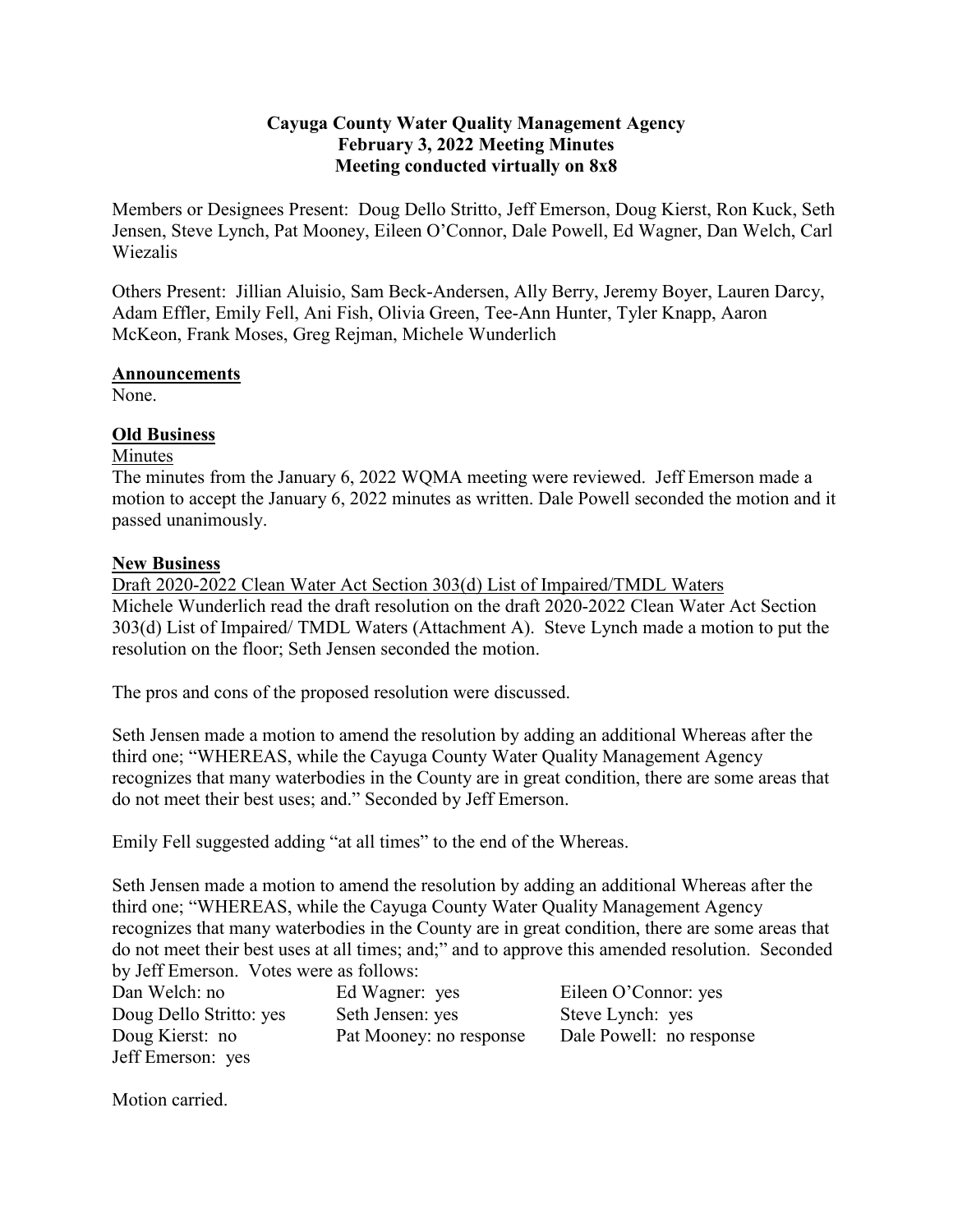# **Presentation**

Olivia Green presented "Our Lakes Depend on Us: Water Quality in the Finger Lakes."

### **WQMA Priority Working Groups Reports**

Michele Wunderlich distributed the Cayuga County WQMA 2021 Year End Report to members and designees. Dan Welch made a motion to approve the Cayuga County WQMA 2021 Year End Report as written. Ed Wanger seconded the motion and it passed unanimously.

Michele Wunderlich stated that she will be working on the Cayuga County WQMA 2022 Work Plan for vote on at the next meeting.

#### **Agency Reports**

#### Cayuga County Health Department

Eileen O'Connor reported that they are currently planning a class on wastewater system inspection for new and current inspectors and it will be held in the last week in March.

### Department of Parks and Trails

Doug Dello Stritto thanked the City of Auburn and Cayuga County Soil and Water Conservation District for their work with them on the embayment area in front of the sluiceway pipes that they cleaned out last year. There has been quite a bit of flow through the sluiceway pipes so the cleanout was successful.

He stated that they lost a section of the west retaining wall on Deauville Island and the County Legislature passed a resolution in January to fund its repair. He stated that Doug Kierst put together a design that has been reviewed by Engineering Firms to replace the entire west concrete seawall and it is currently under review by the New York State Department of Environmental Conservation for permitting.

They are waiting for a New York State Department of Environmental Conservation permit to dredge the Deauville Island channel in the spring He reported that the contracts have been signed for Sterling Nature Center and they are waiting on a mobilization date.

#### Cayuga County Department of Planning and Economic Development

Steve Lynch stated that resolutions for the following will go through his department to the County Legislature this month:

- Funding for the Community Science Institute's Cayuga Lake tributary monitoring
- Funding for the Finger Lakes Institute's Owasco Lake monitoring
- Funding for Cayuga County's portion of Community Science Institute's Harmful Algal Bloom monitoring in Cayuga Lake
- To accept Finger Lakes Lake Ontario Watershed Protection Alliance funding
- Funding to support the Cayuga Lake Watershed Intermunicipal Organization (CWIO).

Steve Lynch reported that Michele Wunderlich has joined the CWIO as a non-voting technical advisor upon their request.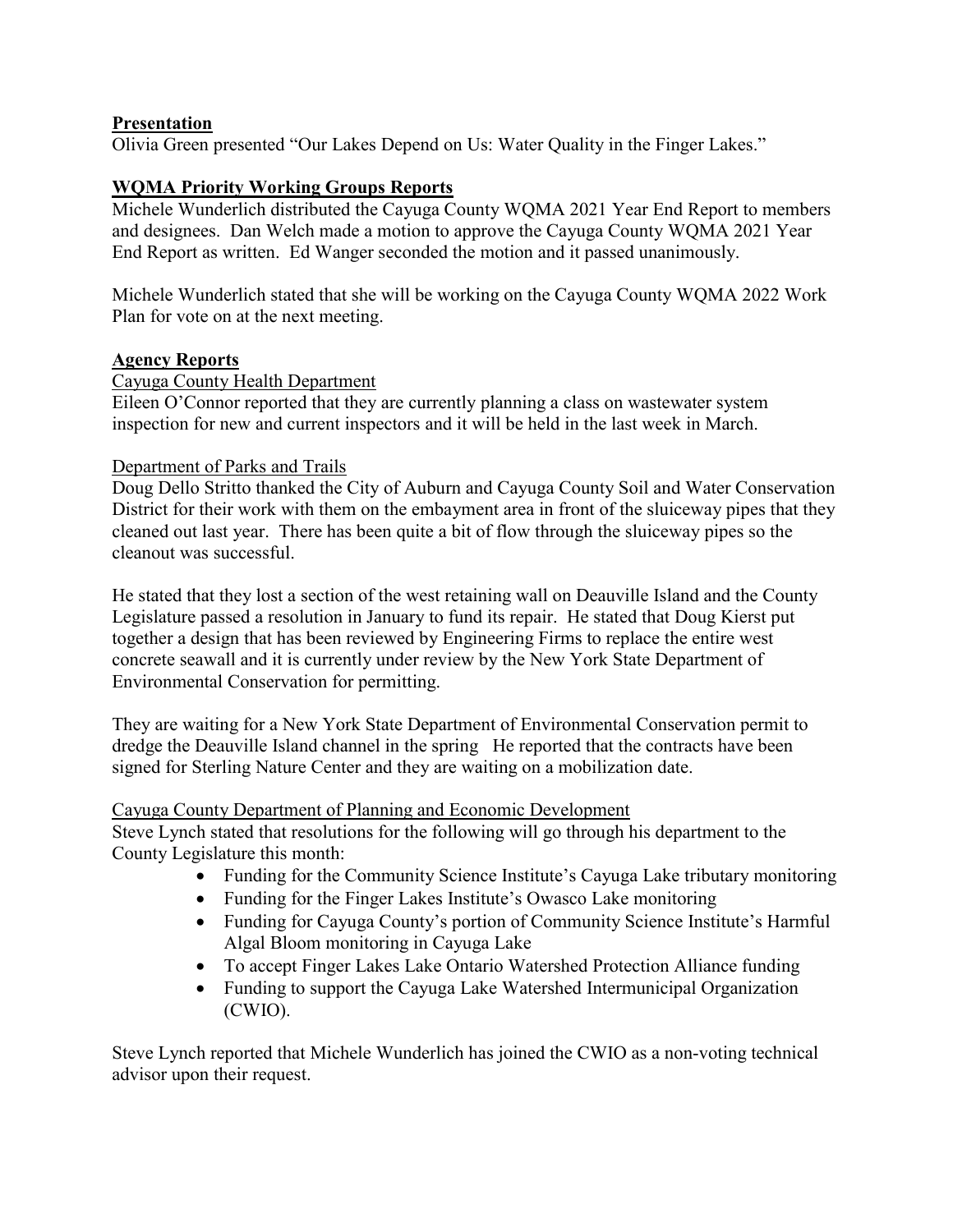## Cayuga County Soil and Water Conservation District (SWCD)

Doug Kierst reported that they completed the majority of a project on Hemlock Creek in the Town of Locke to alleviate flooding issues. They are also working on emergency repairs on a couple projects from the summer storms.

Doug Kierst stated that they had fifty people recycle Christmas trees through the Trade-A-Tree program and they are doing their annual tree sale.

### Cooperative Extension of Cayuga County

Dan Welch reported that the County Legislature has increased their budget in 2022 and they will be joining regional ag extension teams. This will give them more expertise and support for farmers and increase their ability to do some applied research on County farms. He reported that they are advertising for a position to work with farmers on water quality. At the March 3<sup>rd</sup> WQMA meeting, Joe Lawrence and Kirsten Workman from the ProDairy Program will discuss considerations that farmers have to think through when planting cover crops.

### City of Auburn

Seth Jensen reported that the City of Auburn continues to work on capital projects. The majority of his focus over the last month has been on the biosolids improvement project at the wastewater treatment plant. They are currently nearing an estimated \$60 million capital cost upgrades to the wastewater treatment plant, which will be the largest capital project the City has ever undertaken. He stated that they are looking at including a city-wide inflow and infiltration study in this project.

### **Lake Reports**

### Cayuga Lake Report

Tee-Ann Hunter reported that the CWIO finalized their job description for the watershed manager which is being funded for two years by a Park Foundation grant. They are working out the details to have the Finger Lakes Institute house the position with landing places around Cayuga Lake. They hope to have someone in that position by this summer. She reported that Soil and Water Conservation District representatives presented at the last CWIO meeting. Finally, she reported that the dues letters have gone out for funding the CWIO.

### Cross Lake/Seneca River Report

Carl Wiezalis stated that they believe the water level is down significantly from December, but there is ice cover so it is hard to tell.

#### Lake Como Report

Pat Mooney reported that they have signed a contract with Solitude to treat the weeds in the lake this coming spring. It is quiet and there is a lot of ice and ice fisherman on the lake.

### Skaneateles Lake Report

Frank Moses reported that the Skaneateles Lake Association (SLA) is continuing their Hemlock Woolly Adelgid surveys with engagement to landowners and coordination with the Onondaga County Soil and Water Conservation District around Firelane 16 (Hemlock Hollow) with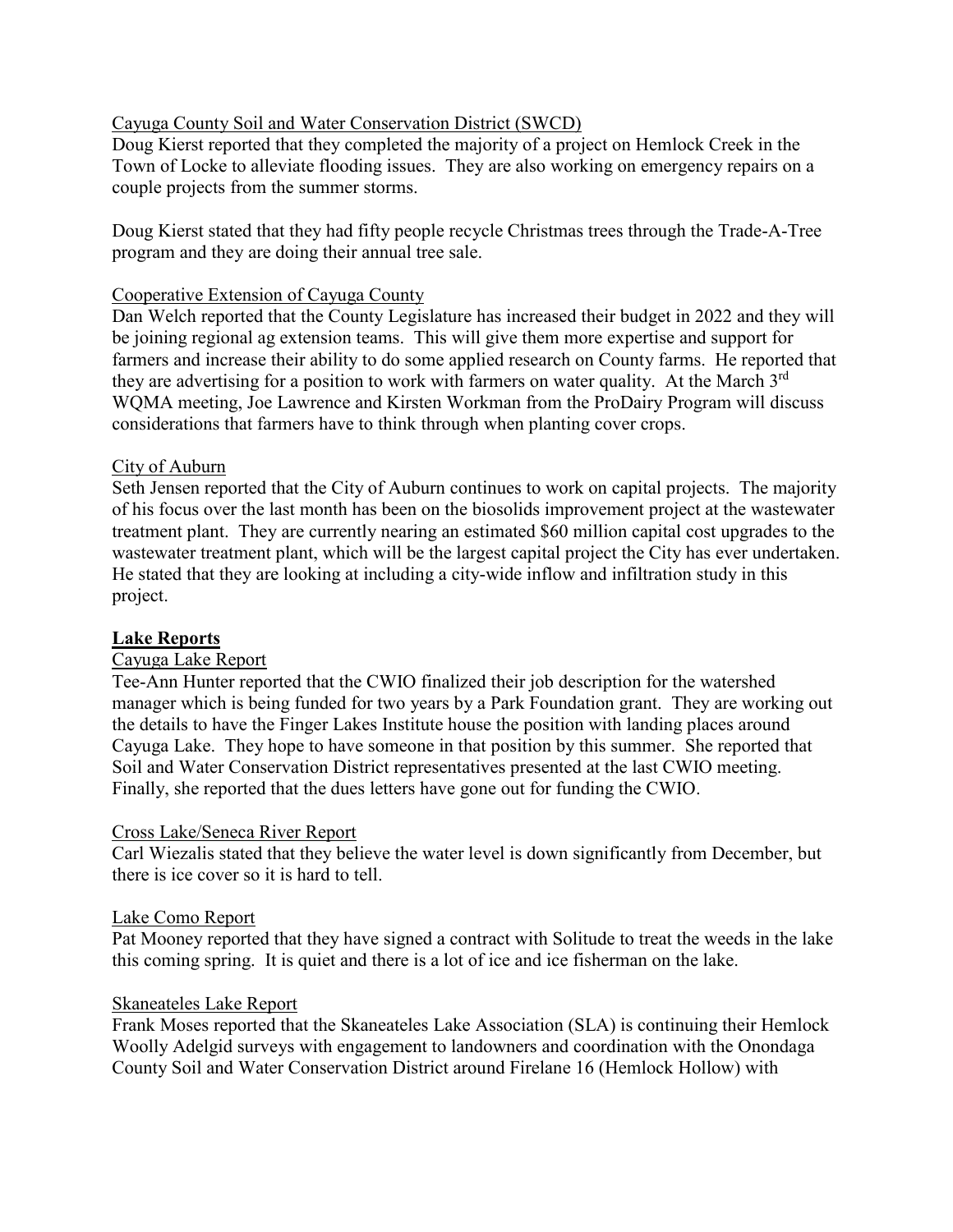funding from USDA GLRI grant. They are also coordinating some treatment and filling in gaps in areas without surveys.

The Lake Friendly Living Coalition of the Finger Lakes meeting is February  $10<sup>th</sup>$  and they are focusing on climate change and lake friendly living. He stated that the SLA is looking at doing a mini grant program to provide funds for projects on shared private roads.

# **Partner Reports**

### Central New York Regional Development and Planning Board

Aaron McKeon reported that they are working with the CWIO to hold a virtual public meeting on March  $16<sup>th</sup>$  at 4:30 pm on their project that prioritized water quality improvement projects submitted by municipalities in the Cayuga Lake watershed. He reported that they are helping to coordinate five virtual stormwater trainings and the first is March  $9<sup>th</sup>$  on post construction stormwater practices. Finally, he reported that they are starting work on the Skaneateles Lake 9E plan.

### Finger Lakes Institute/Finger Lakes Partnership for Regional Invasive Species Management (PRISM)

Sam Beck-Andersen stated that he is the aquatic Invasive Species Program Manager for the Finger Lakes PRISM. He reported that their field crews covered over 21,000 acres and conducted over 18,000 rake tosses looking for hydrilla and other invasive species in high priority areas. The treatment of the Lansing Marina is going out to bid and the United States Army Corps of Engineers will continue their treatment of the hydrilla in Cayuga Lake at Aurora while the Finger Lakes Institute will continue to survey for hydrilla plants and tubers. They are currently doing a Hemlock Woolly Adelgid campaign; are promoting for their volunteer trail and tree of heaven surveys and their macrophyte surveys for the summer; are currently hiring; and they are working on translating spotted lanternfly information into Spanish.

### Owasco Lake Watershed Management Council (OLWMC)

Adam Effler stated that the OLWMC will also be submitting a letter to the NYSDEC to add Owasco Lake to the 2020-2022 Clean Water Act Section 303(d) List of Impaired/ TMDL Waters. He introduced Jillian Aluisio who is the new inspector in the Inspection and Protection Division. He reported that they have swapped out the Hyfi water level sensor at Dutch Hollow Brook and adjusted it to reduce bridge interference; have prepared their annual report and will be presenting it to the City of Auburn in March; had their annual meeting with the New York State Department of Environmental Conservation; are working with Cayuga County Soil and Water Conservation District on contract requirements for their Conservation Kick Grant; revising a previously submitted grant; are looking at submitting a Great Lakes Commission grant for sediment reduction and have an article on road salt for *The Citizen*.

### Partners for Healthy Watersheds

Greg Rejman reported that the new CAFO draft permit is out for review and comment; the water withdrawal deadline is approaching; and there are proposed changes to overtime to change it from 60 to 40 hours. He stated that they will participate in the Finger Lakes Regional Water Authority zoom meeting with Senators O'Mara and Helming asking for increased funding to Soil and Water Conservation Districts. Finally, Olivia Green gave her presentation to them on zoom.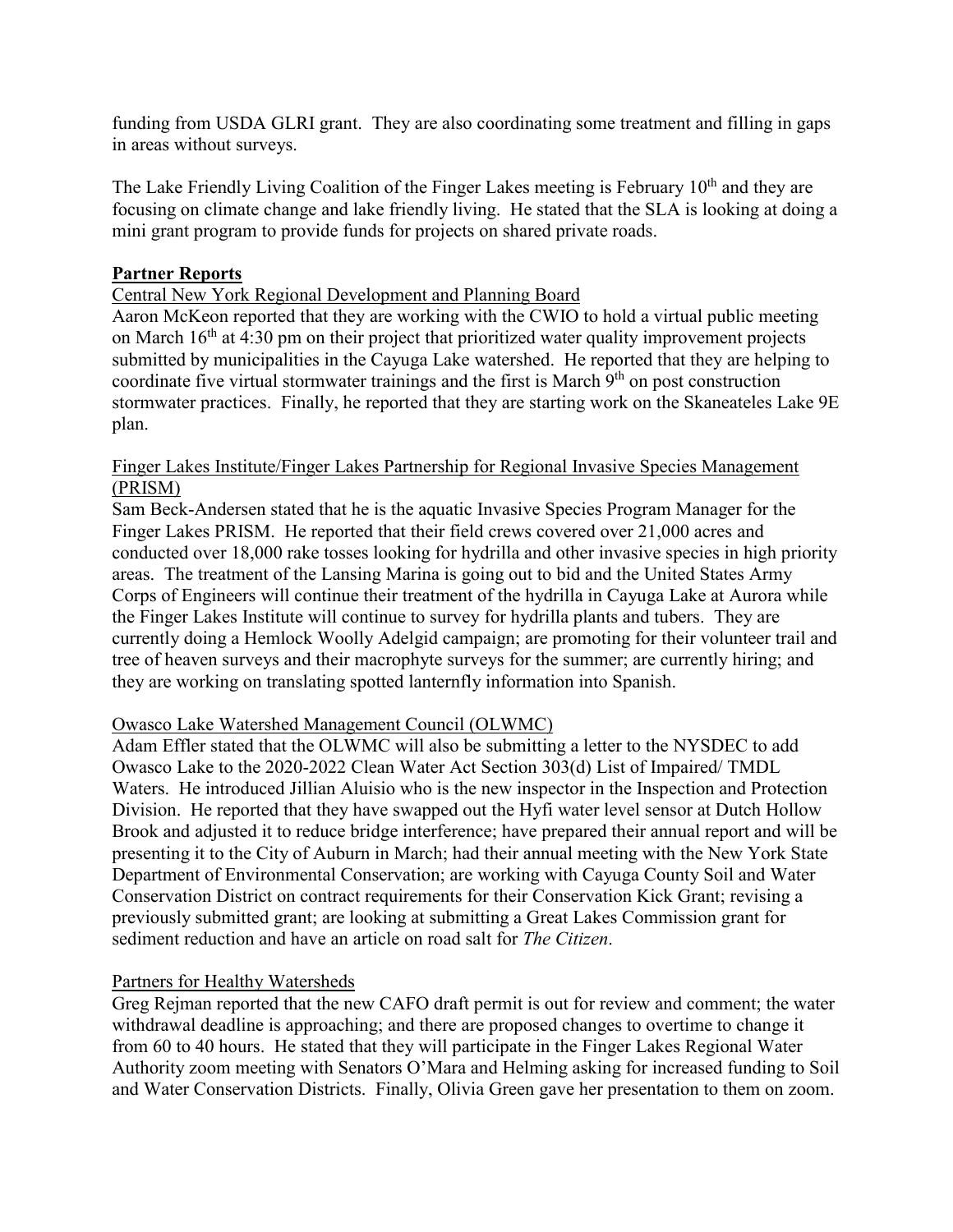### Miscellaneous

Jeff Emerson made a motion to adjourn. Seth Jensen seconded the motion and it passed unanimously. The meeting was closed at 12:02 am.

# **Attachment A (Draft Resolution Brought to the Board):**

WHEREAS, the New York State Department of Environmental Conservation (NYSDEC) has released the Draft 2020-2022 Clean Water Act Section 303(d) List of Impaired/Total Maximum Daily Load (TMDL) Waters for public comment; and

WHEREAS, the Cayuga County Water Quality Management Agency reviewed and discussed this list and the data available; and

WHEREAS the Cayuga County Water Quality Management Agency understands the importance of protecting the waters within the County; and

WHEREAS, the Consolidated Assessment and Listing Methodology (CALM) that NYSDEC uses to determine which waters are impaired and should be on this list allows the use of both narrative and numeric health water quality standards in 6 NYCRR, Part 703 to determine whether a water body supports its best use; and

WHEREAS, the U.S. Environmental Protection Agency (EPA) is legally mandated to enforce the U.S. Clean Water Act and the Safe Drinking Water Act in order to safeguard the public from contaminants in drinking water that cause adverse health effects; and

WHEREAS, the NYSDEC has been delegated authority by EPA to enforce the Clean Water Act in order to safeguard public health from contaminants in drinking water; and

WHEREAS, a narrative standard in 6 NYCRR 703 states that for all classes of water bodies, taste, color, and odor producing, toxic and other deleterious substances shall not be present in amounts that will adversely affect the taste, color or odor thereof, or impair the waters for their best usages; and

WHEREAS, based upon data from raw water samples collected by the Town of Owasco and the City of Auburn at their respective water treatment plants from 2017 to 2021, cyanotoxins are present in amounts that impair the water for its use as a drinking water supply and in 2021, the level of microcystin in the raw water was as high as 8.37 ppb; and WHEREAS, the drinking water and bathing beach standards set by the NYSDOH is 0.3 ppb and 4 ppb respectively; and

WHEREAS, due to elevated levels of cyanotoxins, Owasco Lake currently does not support its best uses as both a drinking water supply and primary contact recreation; and

WHEREAS, the NYSDEC report "Proposed Nutrient Criteria for Water Supply Lakes and Reservoirs" by Cliff Callinan et al. reported that levels of chlorophyll a should not exceed 6 ppb to prevent the formation of disinfection by-products in drinking water from exceeding the maximum contaminant level set by Subpart 5-1 of the New York State Sanitary Code; and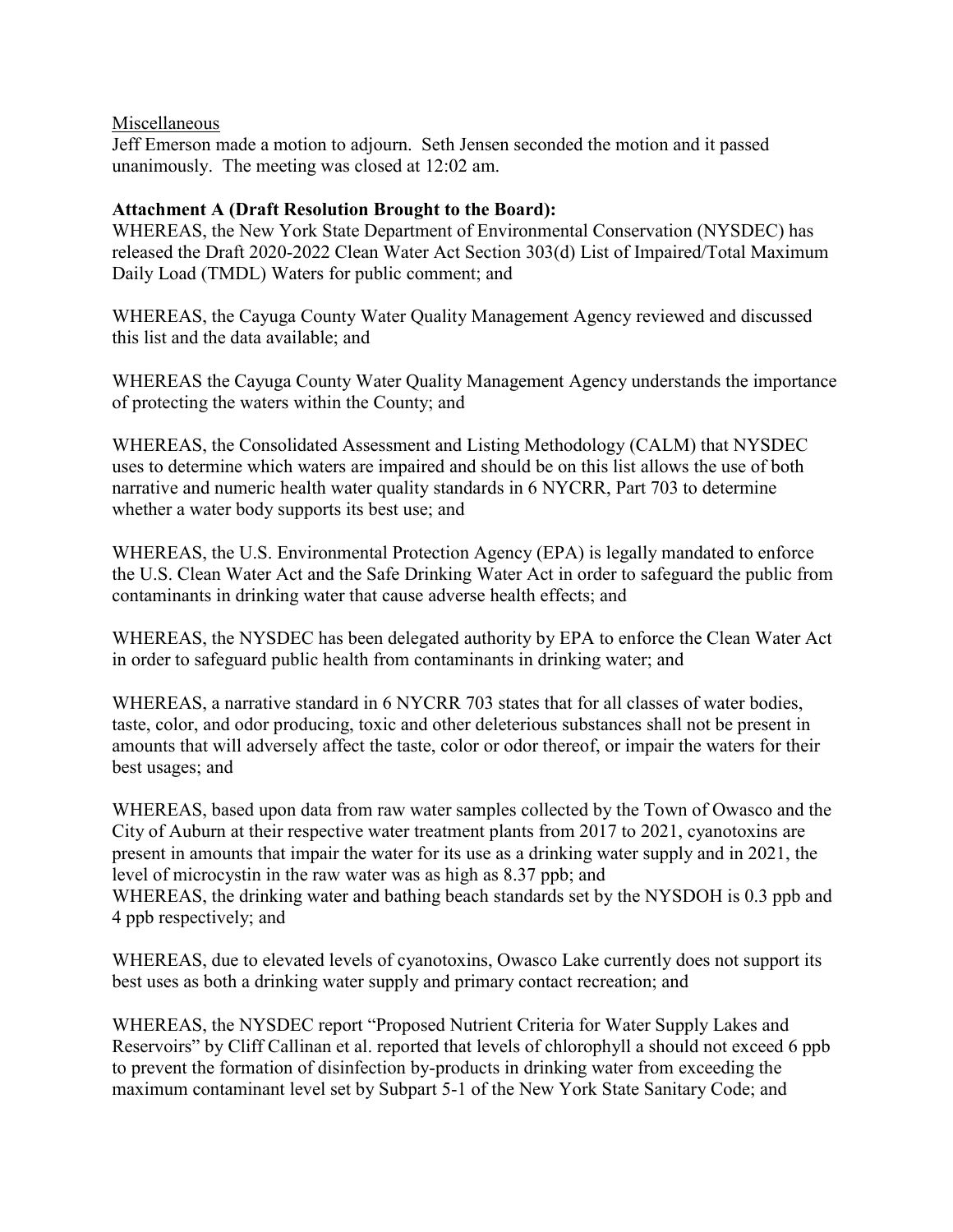WHEREAS, according to data collected in the CSLAP program in the time period between 2017 and 2019, Owasco Lake had levels of chlorophyll a up to 19.4 ppb, and in addition, during this time period, the following public water systems that purchase water produced by the City of Auburn were in violation in that their drinking water exceeded maximum contaminant levels of disinfection by-products: Brutus, Montezuma, Fleming/Springport, Aurelius Water District #2, and Aurelius Water District #3; and

WHEREAS, due to elevated levels of chlorophyll a, Owasco Lake currently does not support its best use as a drinking water supply and therefore should be included on the Draft 303(d) List provided to the EPA; and

WHEREAS, another narrative standard in 6 NYCRR 703 states that for all classes of water bodies there shall be no increase of turbidity that will cause a substantial visible contrast to natural conditions; and

WHEREAS, there have been numerous instances following even minor rain events in which water discharging from the Owasco Inlet, Dutch Hollow Brook, and minor streams into Owasco Lake contrasts significantly to natural conditions; and

WHEREAS, increased sediment can harm aquatic ecosystems by damaging habitat and impacting the food web; and

WHEREAS, according to data collected in the NYSDEC's 2019 Finger Lakes Tributary Program, the total phosphorus concentration in Sucker Brook and an unnamed tributary off of Widewaters Road averaged 46.4 ppb and 94.1 ppb, respectively, exceeding the NYSDEC guidance level of 20 ppb, and

WHEREAS, NYSDEC's 2018 Finger Lakes Tributary Program data, the average total phosphorus levels for Veness Brook, Sucker Brook, and the Owasco Inlet exceeded 20 ppb, with values as high a 122 ppb in Veness Brook and 111 ppb in the Owasco Inlet, and

WHEREAS, excess phosphorus causes algae blooms that can in turn result in low levels of dissolved oxygen that harm fish and impact water odor and color restricting recreational uses. Non-point source nutrient enrichment also impacts aquatic life (macroinvertebrates); and therefore it be

RESOLVED, that Owasco Lake currently does not support its best uses as a drinking water supply and primary contact recreation and the Cayuga County WQMA states that should be included on the Draft 2020-2022 303(d) List provided to the EPA; and be it further

RESOLVED, that Dutch Hollow Brook, Sucker Brook, Veness Brook, the Owasco Inlet and minor tributaries into Owasco Lake do not support their best use of fishing and contact recreation and the Cayuga County WQMA states that it should also be included in the Draft 2020-2022 Clean Water Act 303(d) List of Impaired Waters (Draft 303(d) List); and be it further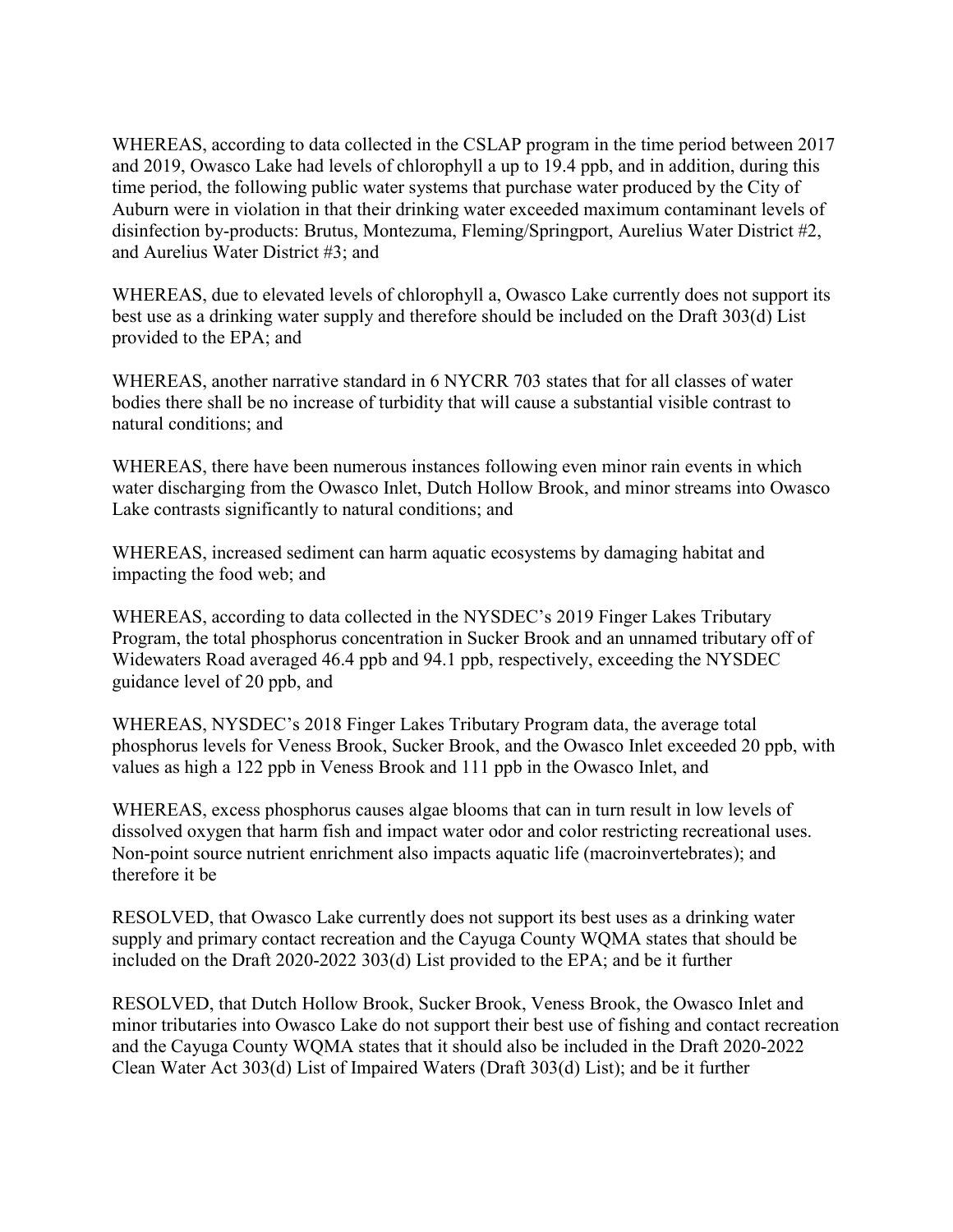RESOLVED, the Cayuga County Water Quality Management Agency requests the Chair to forward this resolution to all appropriate agencies immediately following the approval of the resolution.

# **Attachment B (Approved resolution):**

WHEREAS, the New York State Department of Environmental Conservation (NYSDEC) has released the Draft 2020-2022 Clean Water Act Section 303(d) List of Impaired/Total Maximum Daily Load (TMDL) Waters for public comment; and

WHEREAS, the Cayuga County Water Quality Management Agency reviewed and discussed this list and the data available; and

WHEREAS the Cayuga County Water Quality Management Agency understands the importance of protecting the waters within the County; and

WHEREAS, while the Cayuga County Water Quality Management Agency recognizes that many waterbodies in the County are in great condition, there are some areas that do not meet their best uses at all times; and

WHEREAS, the Consolidated Assessment and Listing Methodology (CALM) that NYSDEC uses to determine which waters are impaired and should be on this list allows the use of both narrative and numeric health water quality standards in 6 NYCRR, Part 703 to determine whether a water body supports its best use; and

WHEREAS, the U.S. Environmental Protection Agency (EPA) is legally mandated to enforce the U.S. Clean Water Act and the Safe Drinking Water Act in order to safeguard the public from contaminants in drinking water that cause adverse health effects; and

WHEREAS, the NYSDEC has been delegated authority by EPA to enforce the Clean Water Act in order to safeguard public health from contaminants in drinking water; and

WHEREAS, a narrative standard in 6 NYCRR 703 states that for all classes of water bodies, taste, color, and odor producing, toxic and other deleterious substances shall not be present in amounts that will adversely affect the taste, color or odor thereof, or impair the waters for their best usages; and

WHEREAS, based upon data from raw water samples collected by the Town of Owasco and the City of Auburn at their respective water treatment plants from 2017 to 2021, cyanotoxins are present in amounts that impair the water for its use as a drinking water supply and in 2021, the level of microcystin in the raw water was as high as 8.37 ppb; and

WHEREAS, the drinking water and bathing beach standards set by the NYSDOH is 0.3 ppb and 4 ppb respectively; and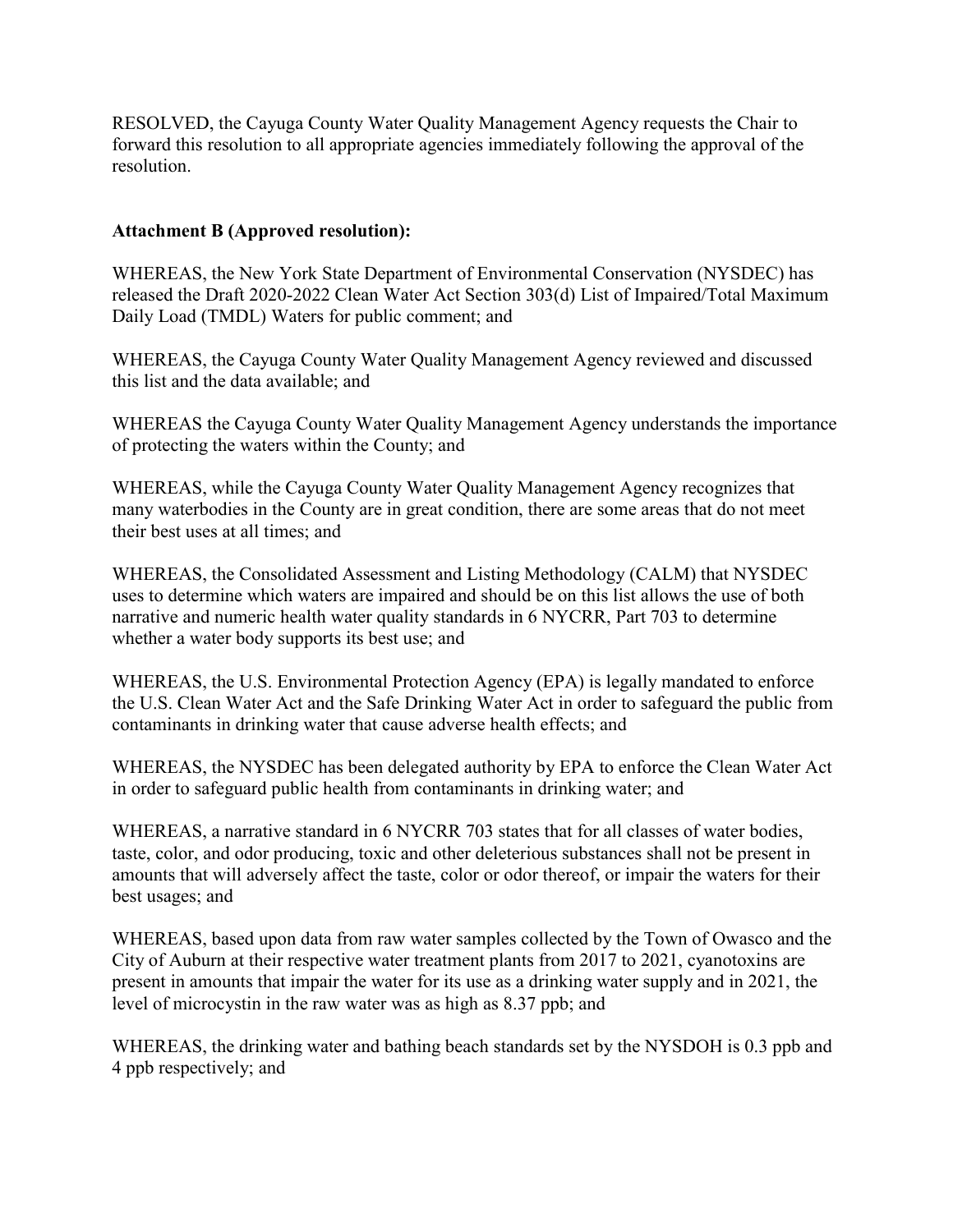WHEREAS, due to elevated levels of cyanotoxins, Owasco Lake currently does not support its best uses as both a drinking water supply and primary contact recreation; and

WHEREAS, the NYSDEC report "Proposed Nutrient Criteria for Water Supply Lakes and Reservoirs" by Cliff Callinan et al. reported that levels of chlorophyll a should not exceed 6 ppb to prevent the formation of disinfection by-products in drinking water from exceeding the maximum contaminant level set by Subpart 5-1 of the New York State Sanitary Code; and

WHEREAS, according to data collected in the CSLAP program in the time period between 2017 and 2019, Owasco Lake had levels of chlorophyll a up to 19.4 ppb, and in addition, during this time period, the following public water systems that purchase water produced by the City of Auburn were in violation in that their drinking water exceeded maximum contaminant levels of disinfection by-products: Brutus, Montezuma, Fleming/Springport, Aurelius Water District #2, and Aurelius Water District #3; and

WHEREAS, due to elevated levels of chlorophyll a, Owasco Lake currently does not support its best use as a drinking water supply and therefore should be included on the Draft 303(d) List provided to the EPA; and

WHEREAS, another narrative standard in 6 NYCRR 703 states that for all classes of water bodies there shall be no increase of turbidity that will cause a substantial visible contrast to natural conditions; and

WHEREAS, there have been numerous instances following even minor rain events in which water discharging from the Owasco Inlet, Dutch Hollow Brook, and minor streams into Owasco Lake contrasts significantly to natural conditions; and

WHEREAS, increased sediment can harm aquatic ecosystems by damaging habitat and impacting the food web; and

WHEREAS, according to data collected in the NYSDEC's 2019 Finger Lakes Tributary Program, the total phosphorus concentration in Sucker Brook and an unnamed tributary off of Widewaters Road averaged 46.4 ppb and 94.1 ppb, respectively, exceeding the NYSDEC guidance level of 20 ppb, and

WHEREAS, NYSDEC's 2018 Finger Lakes Tributary Program data, the average total phosphorus levels for Veness Brook, Sucker Brook, and the Owasco Inlet exceeded 20 ppb, with values as high 122 ppb in Veness Brook and 111 ppb in the Owasco Inlet, and

WHEREAS, excess phosphorus causes algae blooms that can in turn result in low levels of dissolved oxygen that harm fish and impact water odor and color restricting recreational uses. Non-point source nutrient enrichment also impacts aquatic life (macroinvertebrates); and therefore it be